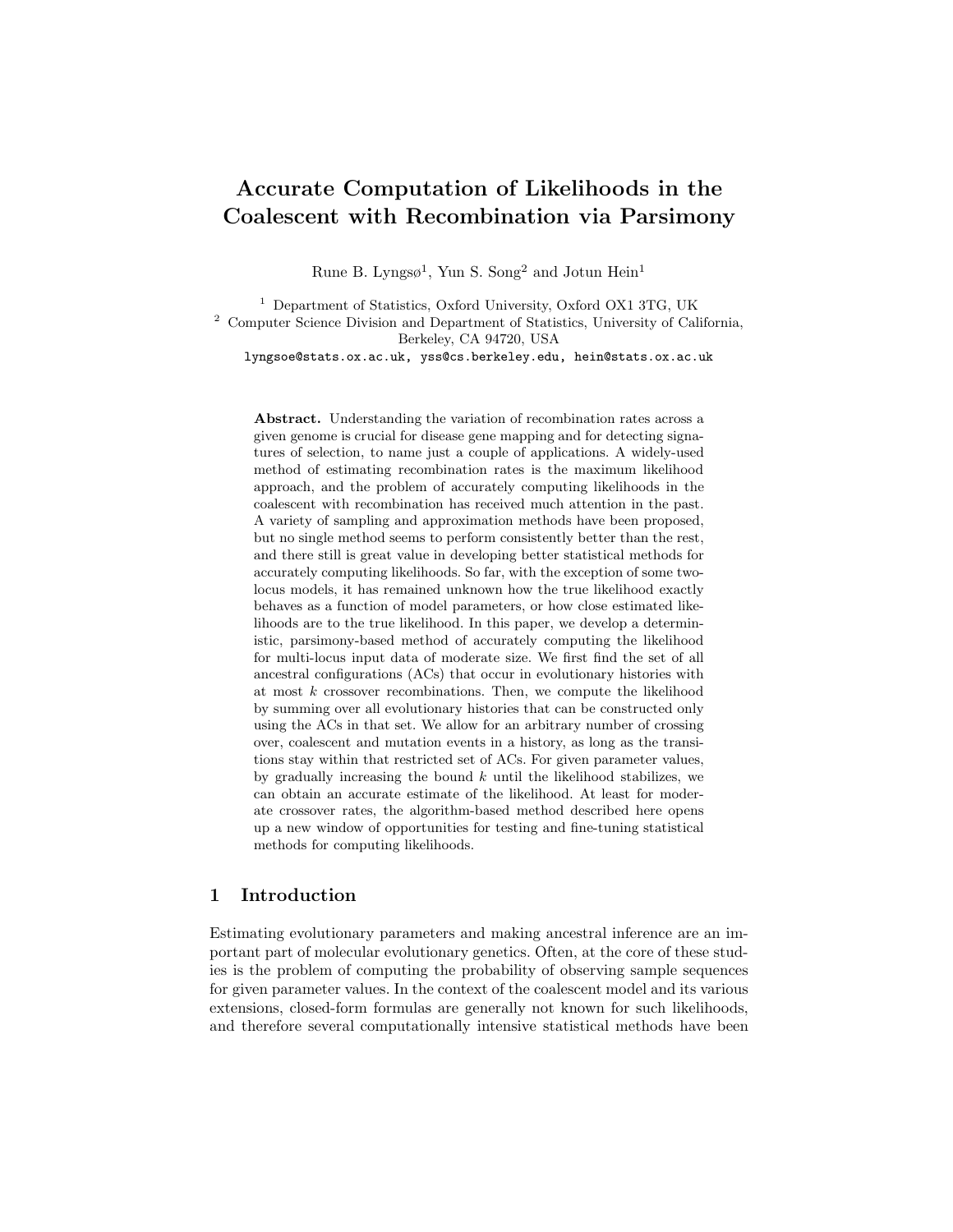#### 2 Rune B. Lyngsø, Yun S. Song and Jotun Hein

proposed for approximating them. Most of these statistical approaches fall into one of two categories, one based on Markov chain Monte Carlo methods—for examples, see [3, 25, 26, 44]—and the other on importance sampling methods, some notable examples being [5, 6, 9, 12–15, 41]. Both approaches involve sampling genealogies to estimate a sum over the genealogies consistent with the input data.

The problem of estimating recombination rates has received particular attention in the past and various methods have been proposed so far [9–12,23,26,28,30, 42]. (Henceforward, when we say recombination, we will mean crossover recombination.) Since computing the full likelihood in the coalescent with recombination is difficult, several approximation methods have been proposed. Hudson's [23] composite likelihood method is a popular approximation method which treats pairs of loci as being independent and takes a product of two-locus full likelihoods over all pairs of loci. (Different versions of the composite likelihood idea have also been suggested. E.g, see [10,11].) This method has been generalized to study the fine-scale crossover rate variation in the human genome [24, 32, 33].

On the algorithms side, much recent attention has focused on the problem of estimating the minimum number  $R_{min}(D)$  of recombinations needed to derive a given set  $D$  of sequences, using some specified model of mutations. A commonly adopted model is the *infinite-sites model*, which implies that each site can mutate at most once in the entire evolutionary history of the sequences. Assuming that mutation model, it has been shown that computing  $R_{min}(D)$  is NP-hard [4, 43], and previous algorithms that compute it exactly either work only on relatively small data sets [36, 38], or on problems with special structure [16–18]. Since there are no efficient algorithms to compute  $R_{min}(D)$  for an arbitrary D, several papers have considered efficient computation of lower bounds on  $R_{min}(D)$  [1,2, 16–20, 22, 34, 37, 40], as well as practical upper bounds [40].

In a recent paper [29], we have made progress in making the exact computation of  $R_{min}(D)$  more practical, significantly increasing the size of data sets that can be handled. Here, we extend some of the algorithmic ideas developed in that paper to address the aforementioned problem of computing likelihoods in the coalescent with recombination. To our knowledge, this is the first application of a parsimony-based algorithm to likelihood computations in the coalescent.

The main idea behind our approach goes as follows. Instead of attempting to sum over all genealogies, we sum only over a restricted subset of genealogies. To each genealogy, there corresponds a sequences of events, consisting of mutations, coalescences, and recombinations. When an event happens, going backwards in time, there is a change in ancestral configuration (AC) [39], defined as the set of all DNA sequences present at a particular point in time in the genealogy. Summing over all genealogies for D corresponds to summing of all paths of ACs consistent with  $D$ , i.e., with each path starting from the input data  $D$  and ending at an AC in which every site in the input data has found a common ancestor. In our work, we first find the set of all ACs that occur in evolutionary histories with at most  $k$  recombinations. Then, we compute the likelihood by summing over all evolutionary histories that can be constructed only using the ancestral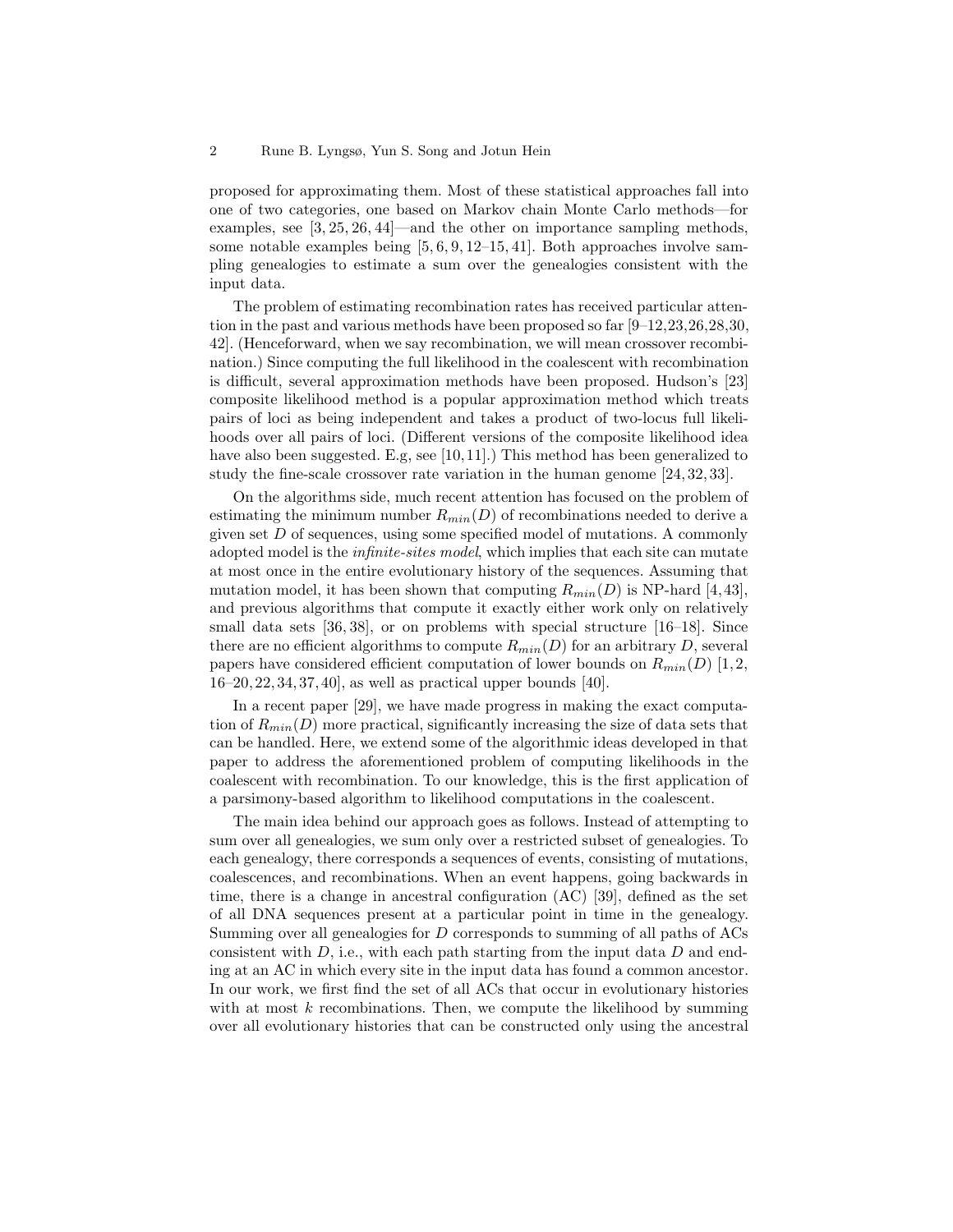configurations in that set. We allow for an arbitrary number of recombination, coalescent and mutation events in the evolutionary history, as long as the transitions stay within that restricted set of ancestral configurations. By starting with  $k = R_{min}(D)$  and incrementing the bound k gradually until the change in likelihood satisfies some stopping criteria, we can compute the likelihood accurately.

There exist well-defined recursions relating the probability of a given AC  $\psi$ to the probabilities of those ACs that can be reached from  $\psi$  using one event back in time [7,8,12–15,35]. Solving the system of recursion relations to evaluate the probability of  $\psi = D$  effectively sums over all possible genealogies consistent with D. In our work, we systematically solve the system of recursion relations involving the probabilities of the ACs in the restricted set described above. Note that this effectively sums not only over genealogies with at most  $k$  recombinations, but over all genealogies that can be constructed using the ACs in the restricted set with an arbitrary number of recombination events.

Although our deterministic approach can currently handle only small data sets—say, with about ten sequences and half as many sites—the work described here should prove useful for evaluating the performance of Monte-Carlo-based methods. Further, some pseudo-likelihood methods [23,32,33] are based on accurate likelihood calculations for few (typically 2) sites, and the method presented here significantly extends this capability.

# 2 Methods

We use  $D$  to denote a set of single nucleotide polymorphisms (SNPs) with two alleles at each site. We assume that the ancestral allele type is known. (This assumption is only made for ease of exposition. The approach presented here has a straightforward generalization to the case in which the ancestral allele type is unknown, albeit with steeper time and space complexity. Our software handles both cases.) In what follows, the ancestral allele is denoted by 0, while the mutant allele type is denoted by 1. For given mutation and recombination rates, our goal is to compute the probability of observing D under the coalescent with recombination and the infinite sites model of mutation.

### 2.1 Possible Events Back in Time

We assume that D contains m segregating sites with positions  $s_1, \ldots, s_m$ . We rescale the region to a unit interval between 0 and 1 so that  $0 = s_1 < s_2 < \cdots <$  $s_m = 1$ . We use  $\theta$  and  $\rho$  to denote, respectively, the population-scaled mutation and recombination rates for the unit interval. We assume that both recombination and mutation rates are constant over the interval. For given  $\theta$  and  $\rho$ , the probability of observing  $D$  is obtained by integrating over the probabilities of all evolutionary histories that derive D. Tracing an evolutionary history backwards in time gives a path of ancestral configurations, reached from  $D$  through the following types of events back in time: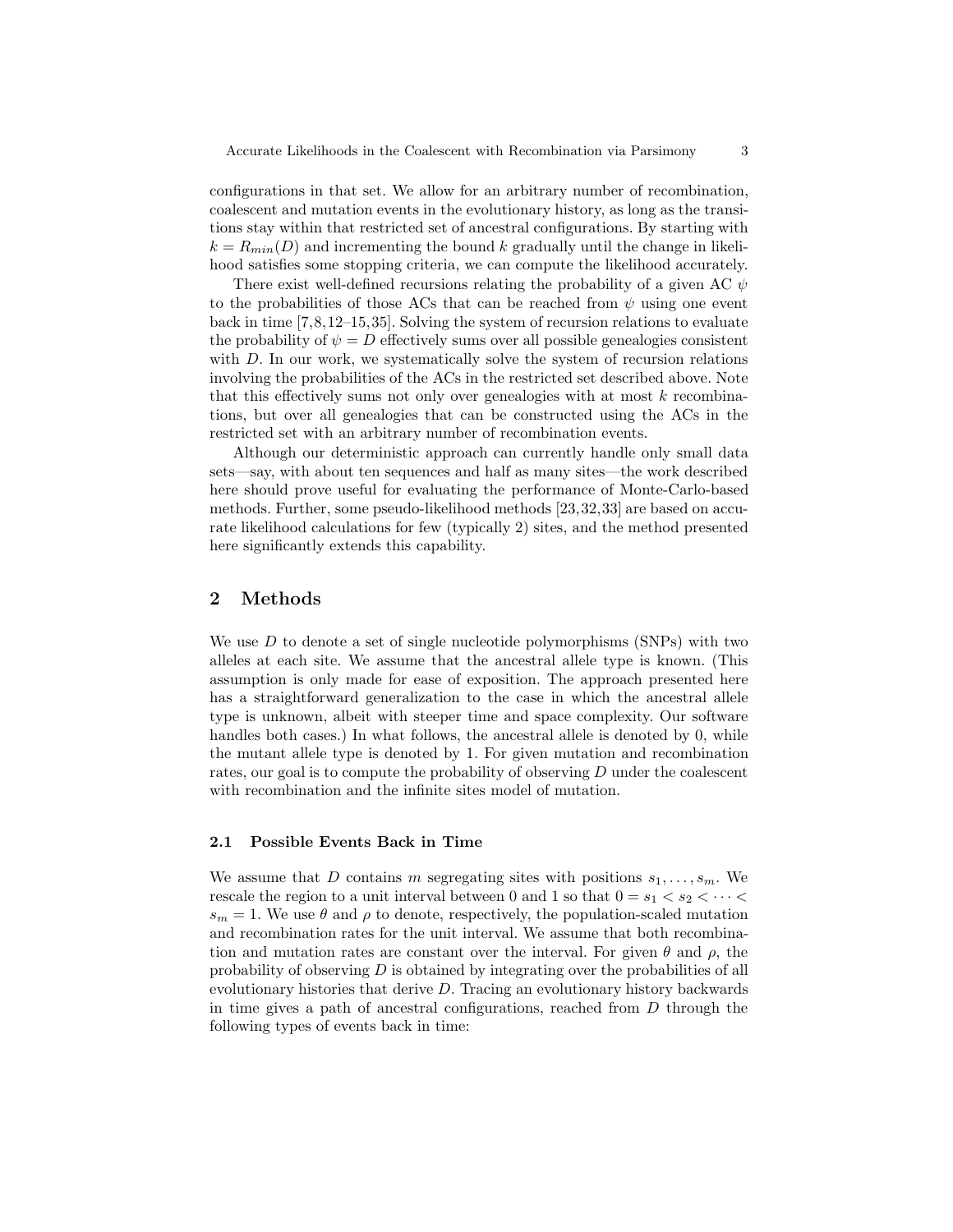- Mutation We assume the infinite sites model of mutation. So, for any particular site, if there is exactly one sequence carrying a 1 at that site, it may change to the ancestral type 0.
- **Recombination** A sequence  $x$  breaks up into two new sequences with a breakpoint between sites i and  $i+1$ . One new sequence carries the prefix of x up to site i, followed by a suffix of length  $m-i$  carrying non-ancestral material, denoted by ∗s. The other new sequence carries the suffix of x starting from site  $i+1$ , preceded by a prefix of length i carrying non-ancestral material, again denoted by ∗s. Recombination events where there is no ancestral material (0 or 1) either to the left or to the right of the breakpoint are ignored.
- Coalescent Type 1 Two identical sequences find a common ancestor.
- Coalescent Type 2 Two distinct sequences find a common ancestor if there is no site in which one sequence carries a 1 and the other a 0. Suppose that two sequences x and y are replaced by a single sequence z via coalescence. Then, z contains a 1 (respectively, 0) at site i if either x or y contains a 1 (respectively, 0) at site i. Otherwise, z has a "\*" at site i.
- See [12] for a more detailed description of the coalescent with recombination.

#### 2.2 The Full Recursion

Griffiths and Marjoram [12] constructed a system of recursion relations satisfied by ancestral configurations, assuming a continuous model of recombination. Obtaining a closed-form solution to the recursions is out of reach, so they proposed using an importance sampling method to obtain numerical solutions. More efficient importance sampling approaches now exist for computing coalescent likelihoods by sampling genealogies  $[5, 6, 9, 41]$ , but the recursions found by Griffiths and Marjoram still provide a transparent framework for computation. In what follows, we devise a deterministic algorithm for numerically solving the recursions accurately. To make the problem tractable, we assume a discrete model of recombination such that breakpoints occur only at the midpoints between consecutive segregating sites. Such a discretized model of recombination has been adopted by others in the past [9, 27].

To describe the recursions in more detail, we first need to define some notation. An ancestral configuration is a multiset of strings from  $X = \{0, 1, *\}^m \setminus$  $\{ \ast^m \}$ . With a chosen ordering on X, we use  $n \in \mathbb{Z}_{\geq 0}^{3^{m}-1}$  to uniquely specify an AC by listing the multiplicity of each element in  $X$ . A subscript (respectively, superscript) on  $n$  denotes decreasing (respectively, increasing) the multiplicity of string i by 1. For example,  $n_i$  denotes changing the component  $n_i$  to  $n_i + 1$ , while keeping  $n_i$  for  $j \neq i$  unchanged. Then, the recursion relation satisfied by the probability  $Q(n)$  of an AC n can be schematically written as

$$
Z(\boldsymbol{n},\theta,\rho) Q(\boldsymbol{n}) = \sum_{\substack{\text{coalescent type 1} \\ x_i \text{ with } x_i}} c(\boldsymbol{n},i) Q(\boldsymbol{n}_i) + \sum_{\substack{\text{coalescent type 2} \\ x_i \text{ with } x_j \to x_k}} c(\boldsymbol{n},i,j,k) Q(\boldsymbol{n}_i^k) + \theta \sum_{\substack{x_i \text{ with } x_j \to x_k \\ x_i \to x_k}} c(\boldsymbol{n},k) Q(\boldsymbol{n}_i^k) + \rho \sum_{\substack{\text{recombination} \\ x_k \to x_i \text{ and } x_j}} c(\boldsymbol{n},s_1,\ldots,s_m,,i,j,k) Q(\boldsymbol{n}_k^{ij}),
$$
(1)

<sup>4</sup> Rune B. Lyngsø, Yun S. Song and Jotun Hein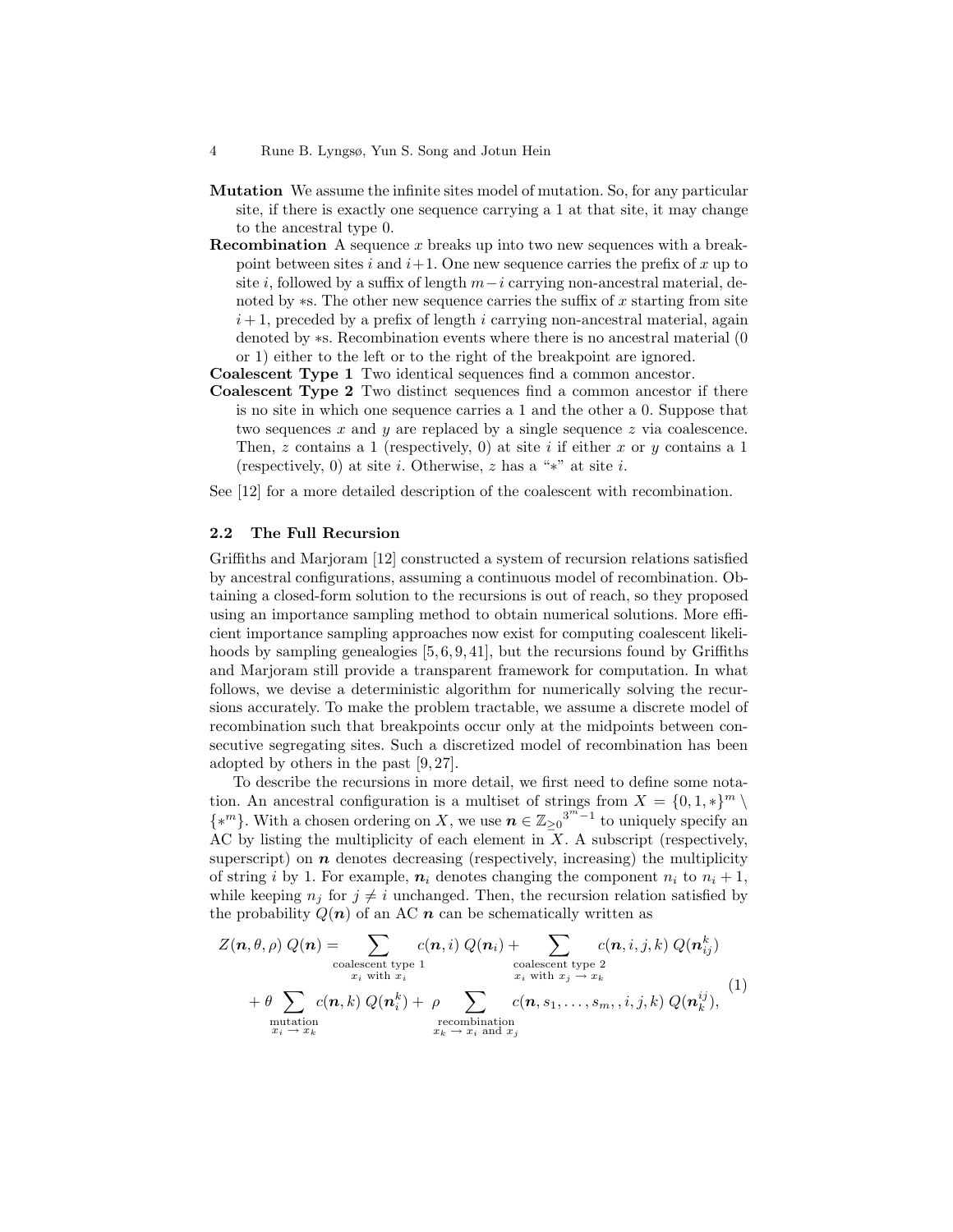

Fig. 1. Graph of all ACs for  $D = \{01, 11\}$ . Each node (box) corresponds to an AC, with " $"$  denoting an ancestral segment, " $"$  a non-ancestral segment, and " $\bullet$ " a site carrying the mutant allele. The highlighted node at the bottom left corresponds to D. A directed edge joins an AC  $x$  to an AC  $y$  if there is an event (coalescence, mutation, or recombination) that transforms  $x$  to  $y$ . Each node is labeled with the minimum value of k for which that AC is in  $\mathcal{C}_k(D)$ , i.e.  $\mathcal{C}_k(D)$  consists of all the nodes labeled k or less. ACs connected by horizontal bi-directional arrows form a strongly connected component of the graph. The probability of D for  $\theta = 2$  and  $\rho = 1$  is 0.125 when only ACs from  $C_0(D)$  are used, 0.193 when ACs from  $C_1(D)$  are used, and 0.202 when the full equation system is used. If cyclic structures of the recursions are eliminated by requiring that coalescing sequences have at least one site where they both carry ancestral material, as proposed in [31], the above probabilities reduce to 0.125, 0.172, and 0.174, respectively. This suggests that our parsimony-based approximation method of restricting the set of ACs is more accurate than forbidding certain classes of events.

where  $c(\cdot)$  denote combinatorial coefficients that depend on the factors specified in the argument;  $Z(n, \theta, \rho)$  is a normalization constant;  $x_i, x_j, x_k \in X$ ; and summations are performed over the events described in the previous subsection. Shown in Fig. 1 is an example of "unwrapping" the above recursion for an input data set D containing two length-2 sequences 01 and 11. In total there are 23 ACs for D, shown as rectangular boxes in Fig. 1, explained further below.

## 2.3 Restricting the Recursion

The discretized recombination model described above considerably reduces the number of possible ACs, from infinite to finite. Since  $(1)$  describes a system of linear equations, we could in principle find the probability of  $D$  by constructing and solving this equation system. It would correspond to summing over all genealogies that can derive  $D$ . However, although finite, the number of possible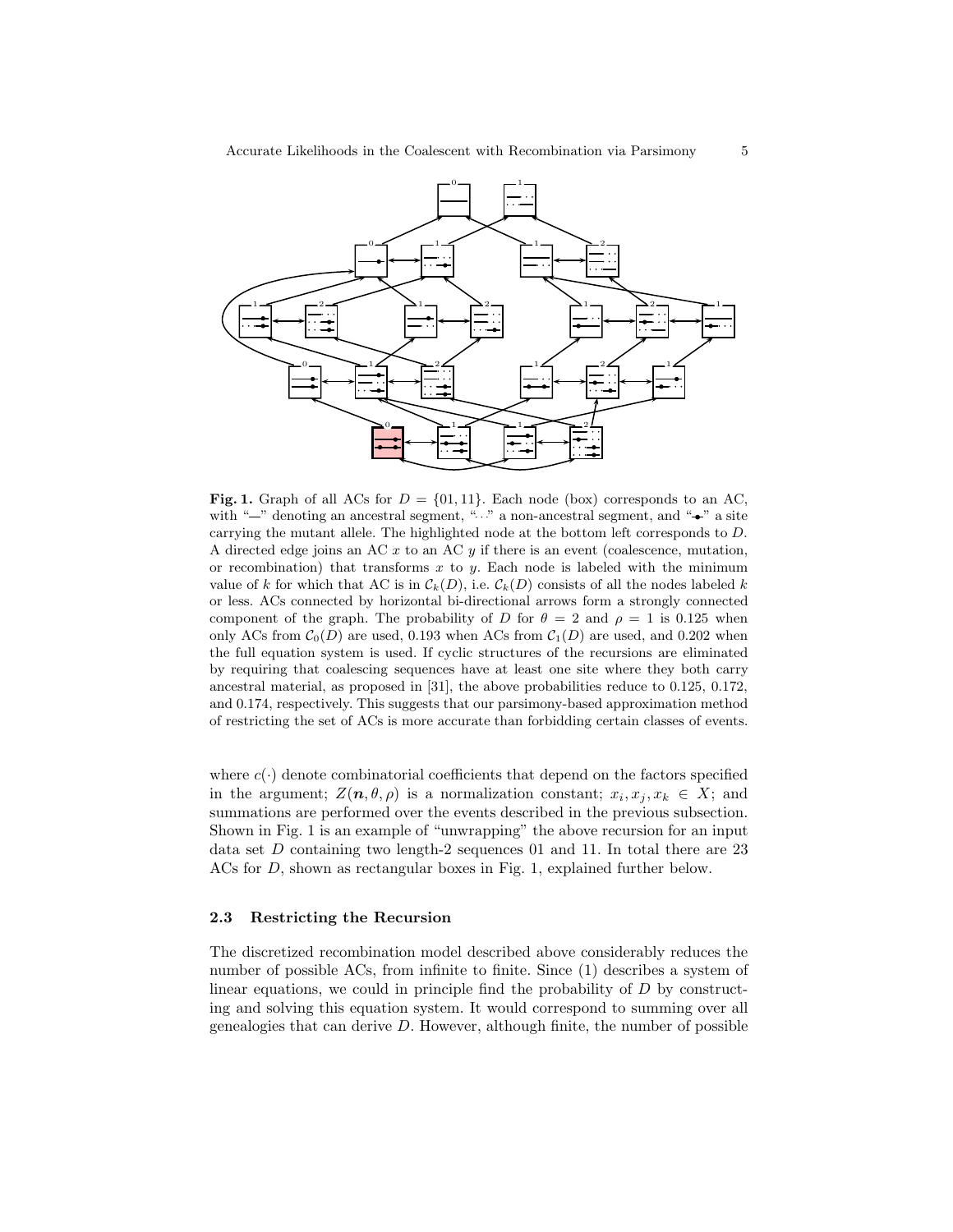ACs for a given data set grows extremely fast with the size of the data set [39], and exact computation remains infeasible for practical purposes. As mentioned in Sect. 1, the main idea behind our work is to sum over a restricted subset of genealogies, rather than over all genealogies. We achieve this by solving a restricted system of recursions. First, we find the set of all ACs each occurring in at least one possible evolutionary history for  $D$  with at most  $k$  recombinations, but with arbitrary coalescent and mutation events. Then, solving the system of recursions restricted to that set of ACs corresponds to computing the likelihood by summing over all evolutionary histories that can be constructed only using the ACs in that set. Note that this is more general than summing over the genealogies with at most  $k$  recombinations. As long as transitions remain within the restricted set of ACs, our method allows for an arbitrary number of recombination events in a genealogy.

The method can be used either with a fixed value of k determined from  $R_{min}(D)$ , or increasing k until a stopping criteria is met. The simplest stopping criteria is to continue until the change in likelihood becomes less than some specified small number  $\epsilon$ . From our experiment, we suggest using a stopping criteria based on diminishing returns, stopping when the change in likelihood begins to decrease.

Formally, we define the k-neighborhood  $\mathcal{N}_k(n)$  of an AC n to be the set of all ACs reachable from  $n$  with no more than k recombinations. The *inverse* k-neighborhood of **n** is defined as  $\mathcal{N}_k^{-1}(n) = \{n' \mid n \in \mathcal{N}_k(n')\}$ . Finally, the k-configurations for D is defined as  $\mathcal{C}_k(D) := \bigcup_{i=0}^k \left[ \mathcal{N}_i(D) \cap \mathcal{N}_{k-i}^{-1}(\mathcal{A}) \right],$  where A denotes the set of ACs in which every site has found a common ancestor and  $\mathcal{N}_i^{-1}(\mathcal{A}) := \bigcup_{\mathbf{a}\in\mathcal{A}} \mathcal{N}_i^{-1}(\mathbf{a})$ . Note that  $\mathcal{C}_k(D)$  is the set of ACs that can occur in histories with at most  $k$  recombinations. Fig. 2 illustrates these concepts.

Our proposed method of computing the probability of the input data set D is to set  $Q(n) = 0$  if  $n \notin C_k(D)$  and apply the recursion in (1) if  $n \in C_k(D)$ . For a data set with n sequences and m segregating sites,  $C_{2n(m-1)}(D)$  will be equal to the set of all ACs for  $D$ , since any AC can be reached from  $D$  using at most  $n(m-1)$  recombinations and an AC in A can then be reached using at most  $n(m-1)$  additional recombinations. Therefore, for sufficiently large k, our method becomes equivalent to solving the full equation system.

### 2.4 Algorithmic and Implementation Details

The k-neighborhoods  $\mathcal{N}_k(D)$  can be computed incrementally by increasing k one by one. However, in our work the entire k-neighborhood  $\mathcal{N}_k(D)$  is not needed; only the k-configurations  $\mathcal{C}_k(D) = \bigcup_{i=0}^k \left[ \mathcal{N}_i(D) \cap \mathcal{N}_{k-i}^{-1}(\mathcal{A}) \right]$  are needed. First, note that we can determine whether  $n \in \mathcal{N}_{k-i}^{-1}(\mathcal{A})$  by checking whether the minimum number of recombinations needed to derive  $n$  is at most  $k - i$ . To compute that minimum number, we can employ the algorithm described in [29]. Second,  $n \in \mathcal{N}_i(D) \cap \mathcal{N}_{k-i}^{-1}(\mathcal{A})$  only if there exists an AC  $n' \in \mathcal{N}_{i-1}(D) \cap$  $\mathcal{N}_{k-i+1}^{-1}(\mathcal{A})$  such that  $n \in \mathcal{N}_1(n')$ . Using these ideas, we can find  $\mathcal{C}_k(D)$  without having to explore the entire set  $\mathcal{N}_k(D)$ , which can be significantly larger than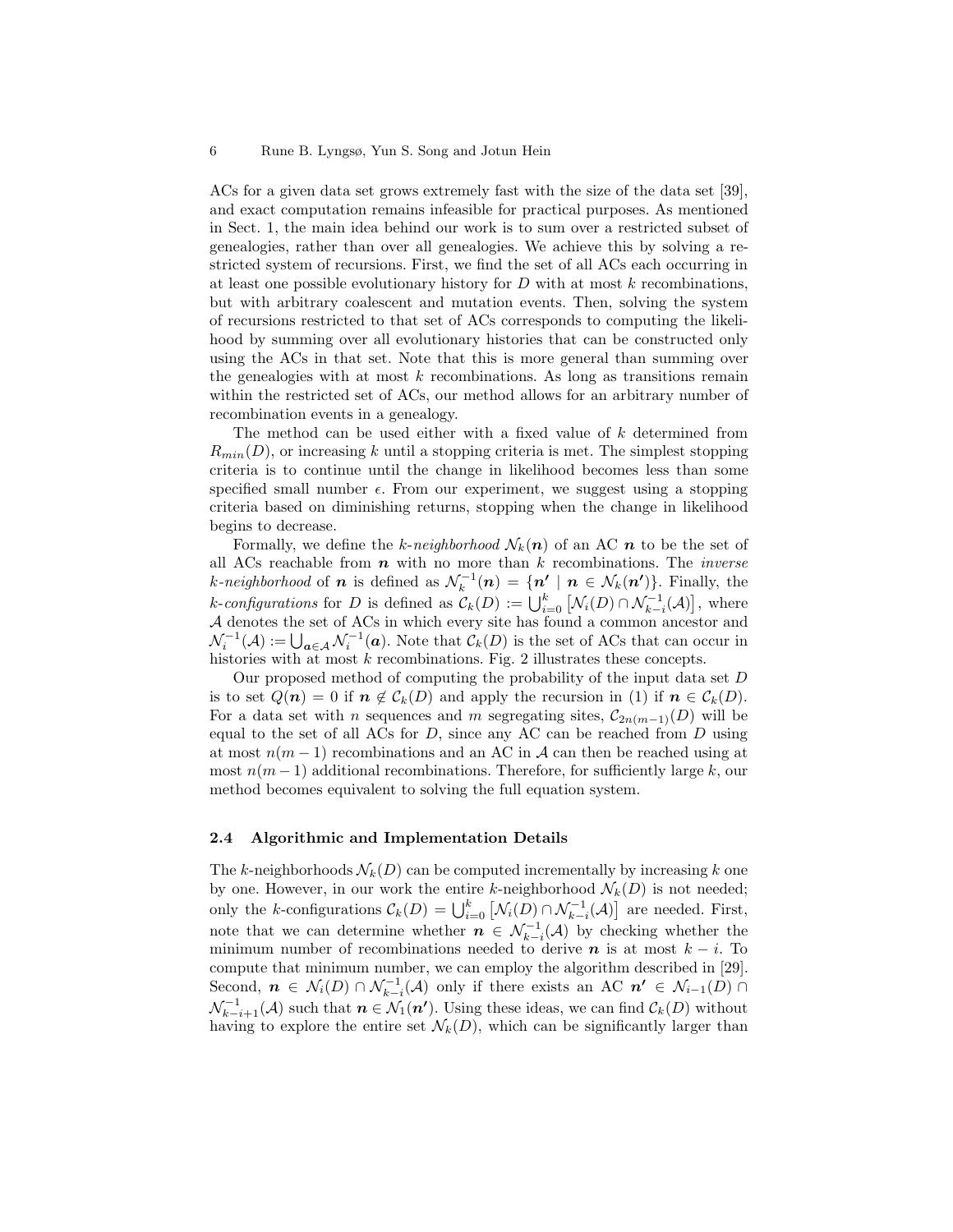

Fig. 2. Illustration of k-neighborhoods  $\mathcal{N}_k(D)$  and k-configurations  $\mathcal{C}_k(D)$ . Neighborhoods around the input data  $D$  are shown as solid ellipses and inverse neighborhoods  $\mathcal{N}_i^{-1}(\boldsymbol{a})$  around a particular most-recent-common-ancestor AC  $\boldsymbol{a} \in \mathcal{A}$  are shown with dashed ellipses. The minimum number of recombinations required for the data set is 3, and the regions corresponding to the set  $C_3(D)$  of 3-configurations are shaded in gray.

 $\mathcal{C}_k(D)$ . Pictorially, in Fig. 2 we enumerate only the ACs in the shaded areas and their one-event neighbors, rather than the full  $k$ -neighborhoods of  $D$ . In this way, we can achieve a large reduction in both time and space requirement.

A dependency graph corresponding to the systems of recursions in (1) is a graph with one node for each AC and a directed edge from  $n \text{ to } n'$  if  $n'$  appears on the right hand side of the recursion (1) for **n**. Once  $\mathcal{C}_k(D)$  has been found, we determine the strongly connected components of the dependency graph and the directed acyclic graph connecting them. Then, subsystems of recursions corresponding to the strongly connected components are solved in reverse topological order. This reduces the time complexity from  $O(|\mathcal{C}_k(D)|^3)$  to  $O(|\mathcal{C}_k(D)| \times M^2)$ , where M is the size of the largest strongly connected component.

In our implementation, a coarse grained a priori separation and sorting of connected components is obtained by sorting the ACs in  $\mathcal{C}_k(D)$  by their total number of 0s and 1s. Going backwards in time in any evolutionary history, the total number of 0s and 1s will be non-increasing. This means that if the total number of 0s and 1s in  $n$  is larger than that in  $n'$ , then  $Q(n')$  does not depend on the value of  $Q(n)$ , thus allowing the recursions to be solved slice by slice in the order of increasing total number of 0s and 1s.

We have implemented our algorithm in C, using the UMFPack library. Our software is called cob, available at http://www.stats.ox.ac.uk/~lyngsoe/ section26/ under the Lesser Gnu Public License.

# 3 Results

When facing a hard computational problem, one usually needs to choose the right balance between accuracy and speed. In this section we explore these two aspects of our method. We will assess the quality of the approximation proposed in the previous section, by characterizing the behavior of the likelihood itself and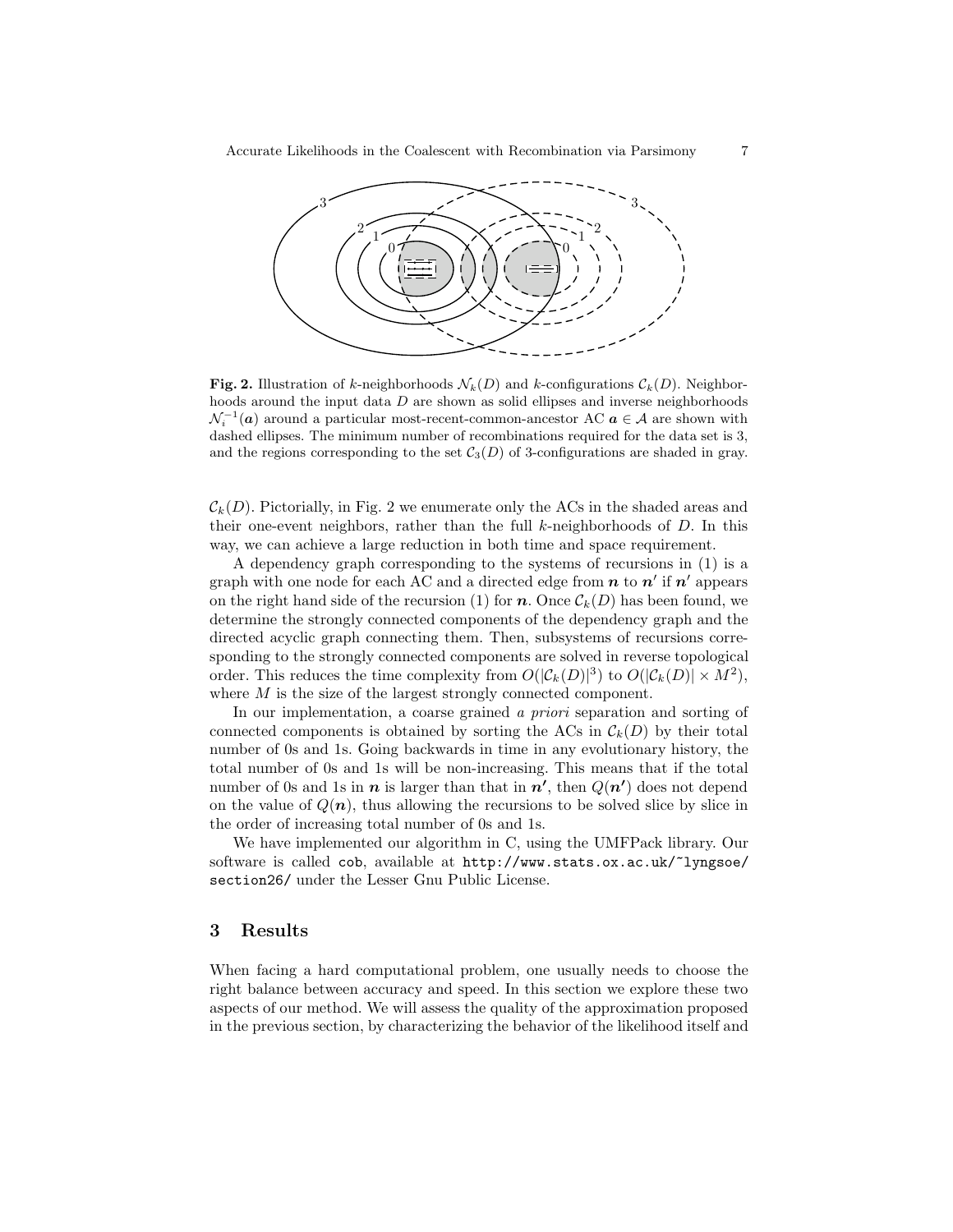

Fig. 3. Likelihood surfaces for  $D = \{010, 010, 101, 101, 110\}$  computed using the ACs in  $C_1(D)$  (light gray),  $C_2(D)$  (medium gray),  $C_3(D)$  (dark gray) and  $C_{11}(D)$  (black). Both  $\theta$  and  $\rho$  range from 0.0 to 2.5.

also by studying the accuracy of the maximum likelihood estimates (MLEs) of the population-scaled mutation and recombination rates  $\theta$  and  $\rho$ , respectively.

#### 3.1 Comprehensive Analysis of Small Data Set

We first study a small data set  $D = \{0.010, 0.010, 101, 110\}$  with segregating sites at positions 0, 0.75 and 1. The minimum number  $R_{min}(D)$  of recombinations for this data set is 1, and the size of  $C_1(D)$  is 74. It turns out that all possible ACs can occur in evolutionary histories with at most 11 recombinations. The size of  $C_{11}(D)$  is 400,820. This is sufficiently small that the full system of recursions can be solved in a reasonable time, allowing us to track the accuracy and resource requirement for the approximation based on  $\mathcal{C}_k(D)$ , as k is varied from 1 to 11.

For a grid of  $\theta$  and  $\rho$  values between 0.0 and 2.5, Fig. 3 shows four likelihood surfaces computed using four different levels of approximation: based on  $C_1(D), C_2(D), C_3(D)$ , and the full equation system (i.e.,  $C_{11}(D)$ ). The likelihood surfaces for the remaining  $\mathcal{C}_k(D)$  have been left out as they are sandwiched between the  $C_3(D)$ -surface and the  $C_{11}(D)$ -surface, and these are already very similar. Numerical values of the likelihood obtained from the  $C_3(D)$ -based equation system and that from the  $C_{11}(D)$ -based system differ by little, at least for the range of  $\theta$  and  $\rho$  shown in Fig. 3. Consequently, MLEs  $\theta^*, \rho^*$  for the two cases are very similar, with  $\theta^* = 1.1426$ ,  $\rho^* = 0.9631$  for  $C_3(D)$  and  $\theta^* = 1.1426$ ,  $\rho^* = 0.9753$  for  $C_{11}(D)$ . Even the  $C_2(D)$ -surface is not far off from the  $C_{11}(D)$ surface, with MLEs  $\theta^* = 1.1523$  and  $\rho^* = 0.8240$ , which is beginning to show a trend of underestimating  $\rho$ . This trend becomes even more pronounced with the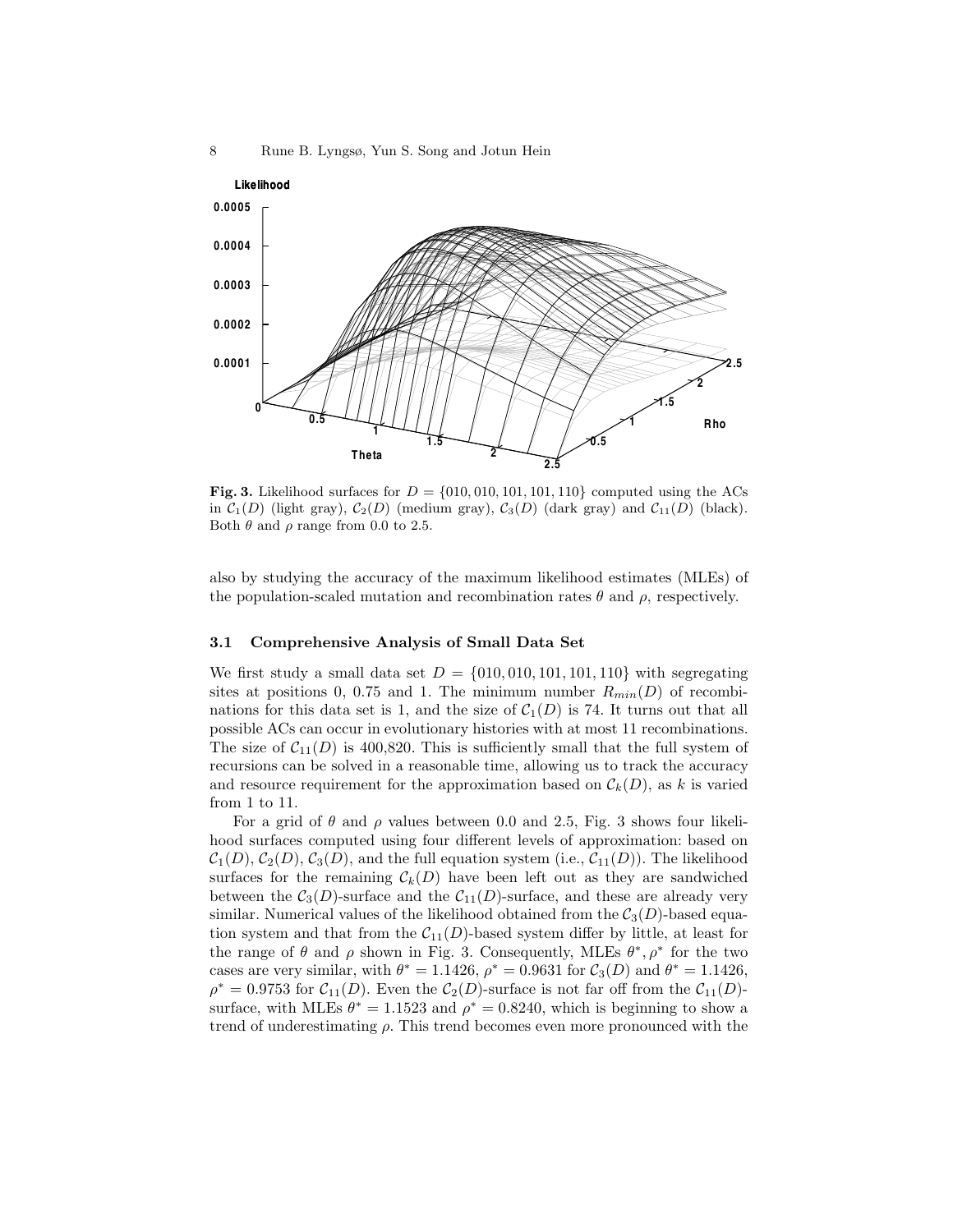

**Fig. 4.** The likelihood of  $D = \{010, 010, 101, 101, 110\}$ , the number of ACs (or variables), the size of the largest strongly connected component, and the running time, each plotted against the value of k in  $\mathcal{C}_k(D)$ , as a fraction of the corresponding values for the full recursion system. The full recursion system produced a likelihood of  $4.05 \times 10^{-4}$  and had 400,820 ACs in total. The largest strongly connected component contained 15, 998 ACs and the computation took 404.2 seconds.

 $C_1(D)$ -based equation system, with estimates  $\theta^* = 1.2427$  and  $\rho^* = 0.4370$ . This  $C_1(D)$ -based method also significantly underestimates the likelihood for most values of  $\theta$  and  $\rho$ . As our heuristic is based on ignoring ACs that only contribute to the likelihood through evolutionary histories with many recombinations, for fixed  $\theta$ , not surprisingly the difference between the approximated and the true likelihoods increases with increasing  $\rho$ . For fixed  $\rho$  and varying  $\theta$ , the difference between the approximated and the true likelihoods tend to correlate more with the magnitude of the likelihood than with the value of  $\theta$ .

As k in  $\mathcal{C}_k(D)$  varied from 1 to 11, the change in some key features of the computation is plotted in Fig. 4 where the likelihood was computed at the MLEs  $\theta^* = 1.1426$ ,  $\rho^* = 0.9753$  from the full equation system. All plots exhibit an Scurve behavior. A very encouraging feature of these plots is that the turning point for the likelihood plot occurs much earlier than the turning points for the time, the largest strongly connected component, and the equation system size plots. In fact, the likelihood all but coincides with the exact value before any of the other features shows any increasing tendency. Identifying the turning point of an assumed S-curve behavior of the likelihood is the basis of our diminishingreturns stopping criteria described before.

#### 3.2 Average Behavior on Simulated Data Sets

The data set analyzed above is just one example. To study the average behavior, we used Hudson's [21] program ms to generate simulated data under the coalescent with recombination. We generated 100 data sets for a given number of sequences and a given number of sites. We considered two to six sequences with either two or three sites. Hudson's program actually uses a finite-sites model of recombination, requiring the user to specify the number of sites. In our study, all simulations were carried out with 10, 000 sites in the recombination model. We set  $\rho = 5$  and used  $-\infty$  option to fix the number of segregating sites. For each data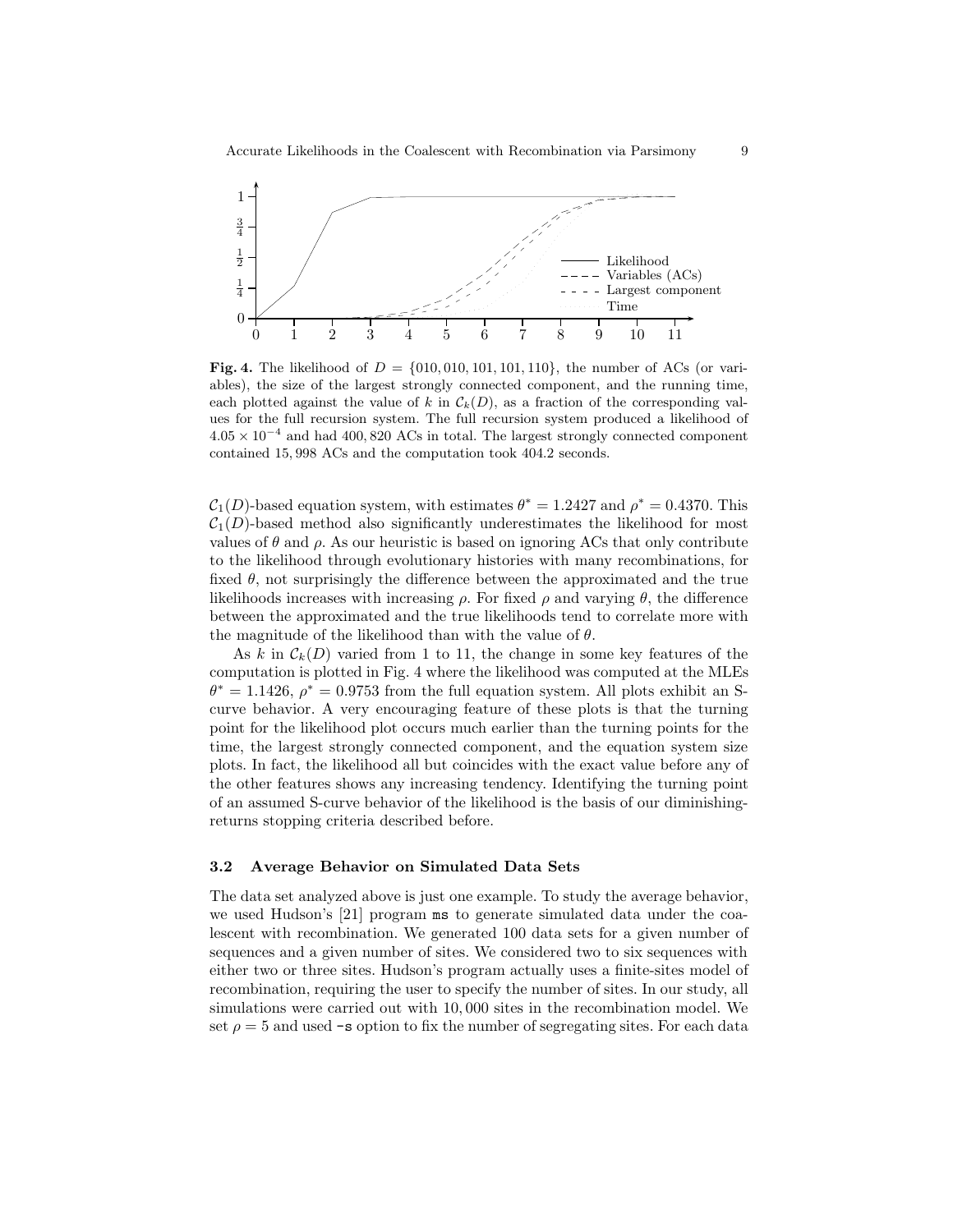Table 1. Average behavior of maximum likelihood estimation based on the nearminimal history restriction. For a given  $n$  and  $m$ , 100 data sets with  $n$  sequences and m sites were simulated using Hudson's [21] program ms. LR denotes the estimated likelihood relative to the true likelihood (denoted LH) computed using the full equation system, while  $|\Delta\theta^*|$  and  $|\Delta\rho^*|$  denote average absolute deviation from the true MLEs  $(\theta^*$  and  $\rho^*)$  obtained using the full equation system. Running times are given in seconds. The columns under "Diminishing Returns" are for incrementing the number of recombinations until differences of likelihoods between increments no longer increases. The column labeled " $k$ " lists the average value of k for which the final solution was obtained using  $C_{r+k}(D)$ -configurations, where  $r := R_{min}(D)$ .

|                    | $\mathcal{C}_r(D)$ |  |  | $\mathcal{C}_{r+1}(D)$ $\mathcal{C}_{r+2}(D)$ |  |  |  |  |  |                                                                                                                                                                                                                                                           |  |      |
|--------------------|--------------------|--|--|-----------------------------------------------|--|--|--|--|--|-----------------------------------------------------------------------------------------------------------------------------------------------------------------------------------------------------------------------------------------------------------|--|------|
|                    |                    |  |  |                                               |  |  |  |  |  | $n \times m$ LR $\Delta \theta^*$   $\Delta \rho^*$ Time LR $\Delta \theta^*$   $\Delta \rho^*$ Time LR $\Delta \theta^*$   $\Delta \rho^*$   Time                                                                                                        |  |      |
| $2 \times 2$ 11.00 |                    |  |  |                                               |  |  |  |  |  | $0.00$ $0.00$ $0.00$ $1.00$ $0.00$ $0.00$ $0.00$ $1.00$ $0.0000$ $0.0000$                                                                                                                                                                                 |  | 0.02 |
|                    |                    |  |  |                                               |  |  |  |  |  | $\left[3 \times 2\right]$ $\left[0.99\right]$ $\left[0.01\right]$ $\left[0.06\right]$ $\left[0.00\right]$ $\left[1.00\right]$ $\left[0.03\right]$ $\left[0.10\right]$ $\left[1.00\right]$ $\left[0.0000\right]$ $\left[0.0003\right]$ $\left[0.12\right]$ |  |      |
|                    |                    |  |  |                                               |  |  |  |  |  | $\left[4 \times 2 \right] 1.00 \left[0.01 \right] 0.09 \left[0.00\right] 1.00 \left[0.01 \right] 0.05 \left[0.16 \right] 1.00 \left[0.0000 \right] 0.0014 \left[0.19 \right]$                                                                             |  |      |
|                    |                    |  |  |                                               |  |  |  |  |  | $\begin{bmatrix} 5 \times 2 & 0.98 & 0.02 & 0.12 & 0.02 & 1.00 & 0.01 & 0.06 & 0.21 & 1.00 & 0.0002 & 0.0018 & 0.36 \end{bmatrix}$                                                                                                                        |  |      |
|                    |                    |  |  |                                               |  |  |  |  |  | $6 \times 2$ 0.98 0.02 0.17 0.09 0.99 0.01 0.08 0.33 1.00 0.0002 0.0034 0.56                                                                                                                                                                              |  |      |
| $2 \times 3$ 11.00 |                    |  |  |                                               |  |  |  |  |  | $0.00 \quad 0.00 \quad 0.0011.00 \quad 0.00 \quad 0.00 \quad 0.1011.00 \quad 0.0000 \quad 0.0000$                                                                                                                                                         |  | 0.10 |
| $3 \times 3$       | 10.99              |  |  |                                               |  |  |  |  |  | $0.02 \quad 0.05 \quad 0.00 \mid 1.00 \quad 0.01 \quad 0.03 \quad 0.24 \mid 1.00 \quad 0.0007 \quad 0.0031$                                                                                                                                               |  | 0.31 |
| $4 \times 3$ 0.98  |                    |  |  |                                               |  |  |  |  |  | $0.03$ $0.10$ $0.05 1.00$ $0.01$ $0.05$ $0.45 1.00$ $0.0016$ $0.0057$                                                                                                                                                                                     |  | 0.88 |
|                    |                    |  |  |                                               |  |  |  |  |  | $\left[5 \times 3\right]$ $\left[0.99\right]$ $\left[0.01\right]$ $\left[0.07\right]$ $\left[0.09\right]$ $\left[1.00\right]$ $\left[0.04\right]$ $\left[0.59\right]$ $\left[1.00\right]$ $\left[0.0000\right]$ $\left[0.0036\right]$ $\left[0.99\right]$ |  |      |

|                 |      | Diminishing Returns                                                                                 |                                            |  |                        | <b>Full Equation System</b> |       |
|-----------------|------|-----------------------------------------------------------------------------------------------------|--------------------------------------------|--|------------------------|-----------------------------|-------|
| $n \times m$ LR |      |                                                                                                     | $ \Delta\theta^* $ $ \Delta\rho^* $ Time k |  | LH $\theta^*$ $\rho^*$ |                             | Time  |
| $2 \times 2$    |      | $1.00 \quad 0.0000 \quad 0.0000 \quad 0.002 \quad 1.00 \quad 0.15 \quad 5.08 \quad 0.00 \quad 0.10$ |                                            |  |                        |                             |       |
|                 |      | $3 \times 2$ 1.00 0.0000 0.0000 0.15 1.27 0.06 3.88 0.07                                            |                                            |  |                        |                             | 0.19  |
| $4 \times 2$    |      | $[1.00 \quad 0.0000 \quad 0.0000 \quad 0.28 \quad 1.29] 0.05 \quad 4.16 \quad 0.09]$                |                                            |  |                        |                             | 0.50  |
| $5 \times 2$    |      | $[1.00 \quad 0.0002 \quad 0.0002 \quad 0.70 \quad 1.76] 0.03 \quad 3.41 \quad 0.14]$                |                                            |  |                        |                             | 1.12  |
|                 |      | $6 \times 2$ 1.00 0.0000 0.0014 0.94 1.57 0.02 3.45 0.21                                            |                                            |  |                        |                             | 2.34  |
| $2 \times 3$    |      | $1.00\quad 0.0000\quad 0.0000\quad 0.10\quad 1.00\, 0.16\; 5.86\; 0.00$                             |                                            |  |                        |                             | 1.20  |
| $3 \times 3$    |      | $1.00$ 0.0000 0.0000 0.62 1.16 0.04 4.55 0.05                                                       |                                            |  |                        |                             | 18.7  |
| $4 \times 3$    | 1.00 | 0.0000                                                                                              | 0.0004 2.11 1.28 0.02 3.91 0.13            |  |                        |                             | 326   |
| $5 \times 3$    | 1.00 | $0.0000$ $0.0000$ $2.28$ $1.18$ $0.01$ $3.10$ $0.07$                                                |                                            |  |                        |                             | 11918 |

set, we determined the MLE of  $\theta$  and  $\rho$  by iterating eight times the likelihood computation on a five-by-five grid of  $\theta$  and  $\rho$ , refining around the  $(\theta, \rho)$  pair that yielded the highest likelihood. For each simulated data set, four different computations were done: using  $\mathcal{C}_k(D)$ -configurations, for  $k = r, r + 1, r + 2$ , where  $r := R_{min}(D)$ , or using the diminishing returns stopping criteria. Simulated data sets were sufficiently small that it was possible to solve the full equation system, thus allowing approximations to be compared with the true value.

Results are summarized in Table 1. Both the likelihood itself and MLE of  $\theta$  are quite accurate even for the computation based on  $\mathcal{C}_r(D)$ -configurations, while MLE of  $\rho$  becomes quite accurate when the equation system is expanded to  $\mathcal{C}_{r+2}(D)$ -configurations. Applying the diminishing returns stopping criteria does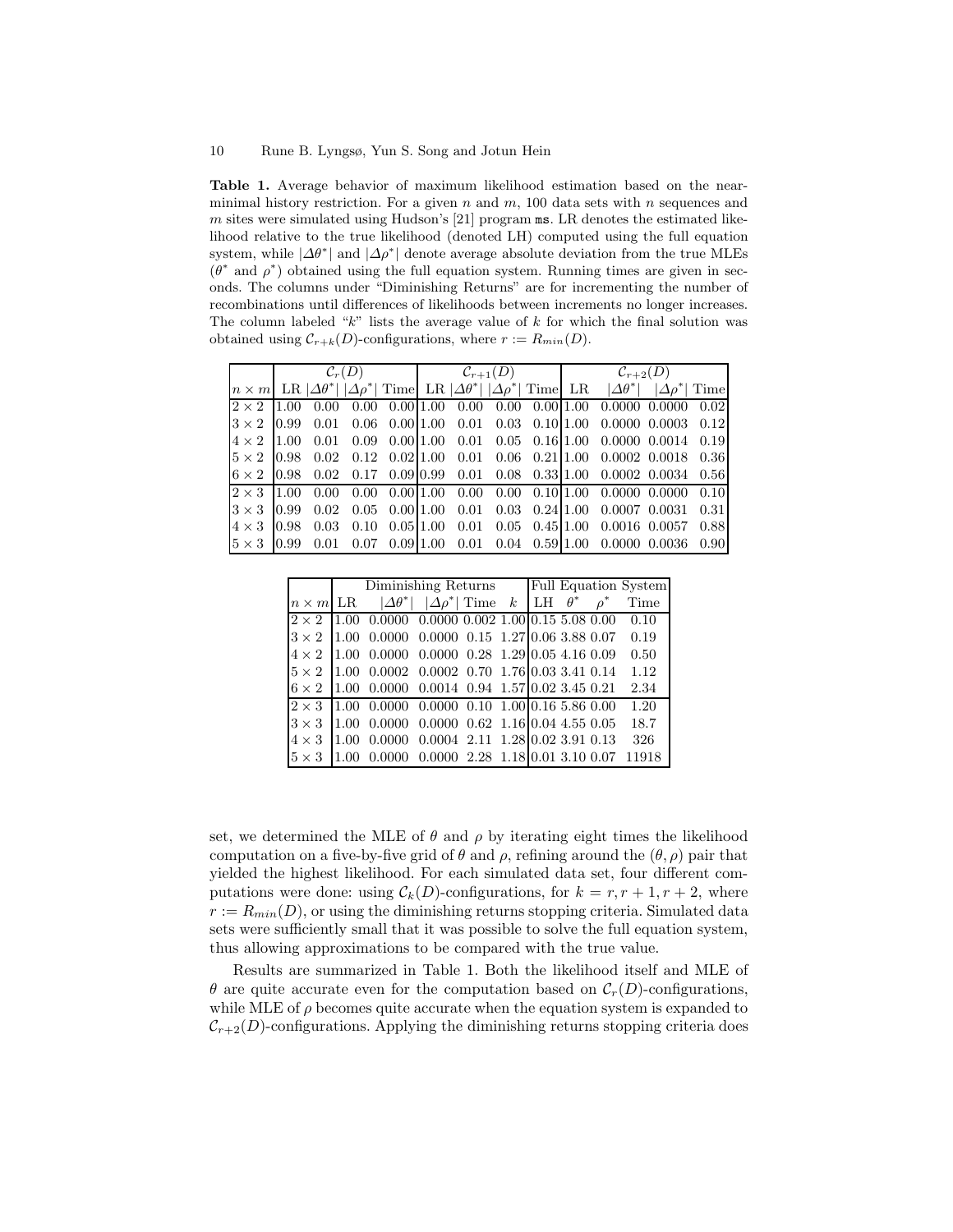

Fig. 5. Logarithm of running times in seconds as function of number of sequences for data sets with two segregating sites (top), three segregating sites (bottom left) and four segregating sites (bottom right). For each data set the likelihood at  $\theta = 2$  and  $\rho = 5$ was computed based on  $\mathcal{C}_r(D)$  (shown in "..."), on  $\mathcal{C}_{r+1}(D)$  ("--"), on  $\mathcal{C}_{r+2}(D)$  $(* - -")$ , and using the diminishing returns stopping criteria  $(* -")$ . Average running times of less than 0.1 second were truncated to 0.1 second.

slightly better than using  $C_{r+2}(D)$ -configurations, both in terms of accuracy and time. All in all, our method is quite accurate, while being substantially faster than using the full equation system.

Being able to compare results to the true values severely limits the data set sizes that can be investigated. Even for data sets with just five sequences and three segregating sites, we experienced an average running time of more than three hours to solve the full equation system at 200  $(\theta, \rho)$  grid points to obtain the MLEs. (In contrast, our method required only a few seconds on average to obtain very accurate estimates. See Table 1.) To investigate how large of a data set our method can handle, we simulated data sets with more number of sequences, while keeping the number of segregating sites to two, three or four. We again used Hudson's [21] program ms with  $\rho = 5$ . For each data set, we computed the likelihood for  $\theta = 2$  and  $\rho = 5$ . Average computation times averaged over ten simulated data sets are plotted in Fig. 5.

## 4 Discussion

In this paper, we have developed a novel parsimony-based, deterministic approach for accurately computing the likelihood under the coalescent with recombination. Given enough computation time and memory, our method can, in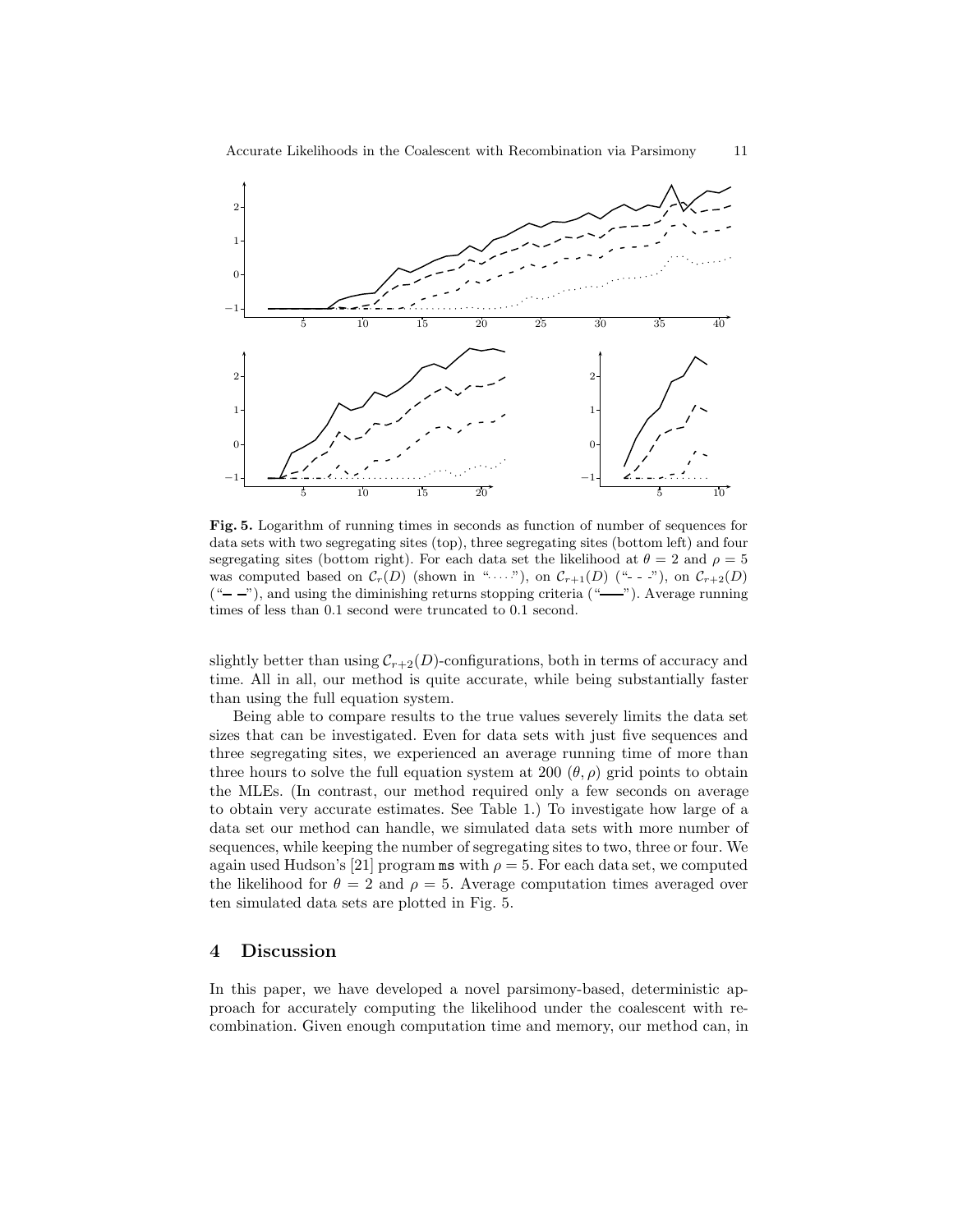#### 12 Rune B. Lyngsø, Yun S. Song and Jotun Hein

principle, compute the exact likelihood, by finding all ancestral configurations for a given data set and then solving the full system of recursions. However, the size of the input data for which this can actually be done is severely limited. For a data set with only five sequences and three segregating sites, it currently takes several hours to obtain accurate MLEs of  $\theta$  and  $\rho$  by computing the exact likelihood. Perhaps this is not so surprising, given that the total number of ACs grows very rapidly with the number of sequences and more so with the number of sites [39].

Our approximation method is based on restricting the probability recursions to certain ACs, namely those that occur in evolutionary histories with a nearminimal number of recombinations. The restricted system of recursions can be solved several orders of magnitude faster than the full recursion system, with no noticeable loss of accuracy. It dramatically increases the size of data sets for which one can compute the likelihood by solving the recursion system. For example, our approximation method takes only a few minutes to compute the probability of a data set with twenty sequences and three sites, while, in the same amount of time, one can only compute the probability of a data set with five sequences and three sites using the full equation system. However, even with the techniques introduced here, our method is limited to moderate-sized data sets. Despite the enormous reduction in time requirement of our method compared to the exact computation, the complexity of the problem grows so astronomically fast with data size that the speedup is dwarfed in comparison. For further details on this matter, we again refer to our previous work [39], where the growth of  $\mathcal{C}_{R_{\text{min}}}(D)$  as a function of data size was also investigated. We believe that new insights—e.g., regarding symmetries in the recursion structure, allowing ACs to be lumped together—are required for making this kind of algorithm-based approach applicable to large data sets.

Even so, the work presented here should be useful to the researchers in statistical genetics. For moderate-sized data sets, our method can be used to develop benchmarks with very well-characterized likelihoods. Such studies can be valuable for evaluating the performance of existing and new sampling-based approaches, and for fine-tuning them. Further, as some pseudo-likelihood methods [23, 32, 33] use likelihood calculations for few (typically 2) sites, the method developed here should be useful for improving such methods.

## Acknowledgment

We would like to thank Thomas Mailund for useful discussions. This research is supported in part by BBSRC grants BB/D005418/1 and BB/D012139/1 (RBL and JH), and by NIH grants 1K99GM-080099 and 4R00-GM080099 (YSS).

# References

1. V. Bafna and V. Bansal. The number of recombination events in a sample history: conflict graph and lower bounds. IEEE/ACM Transactions on Computational Biology and Bioinformatics, 1:78–90, 2004.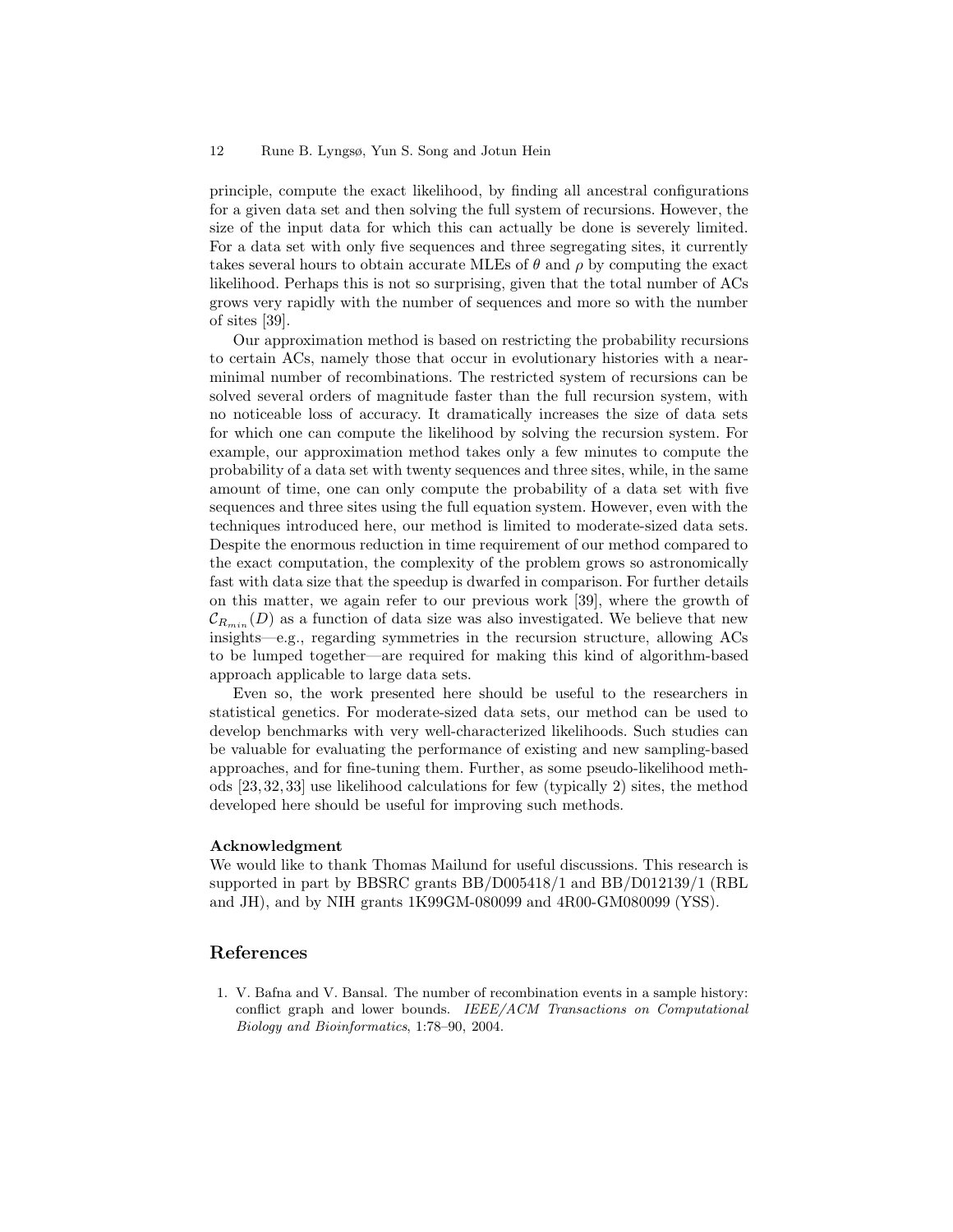Accurate Likelihoods in the Coalescent with Recombination via Parsimony 13

- 2. V. Bafna and V. Bansal. Improved recombination lower bounds for haplotype data. In Proc. 9th Annual Intl. Conf. on Research in Computational Molecular Biology (RECOMB), pages 569–584, 2005.
- 3. M. Beaumont. Detecting population expansion and decline using microsatellites. Genetics, 153:2013–2029, 1999.
- 4. M. Bordewich and C. Semple. Computing the minimum number of hybridization events for a consistent evolutionary history. discrete. Applied Mathematics, 155:914–928, 2007.
- 5. M. De Iorio and R. C. Griffiths. Importance sampling on coalescent histories. I. Adv. Appl. Prob., 36:417–433, 2004.
- 6. M. De Iorio and R. C. Griffiths. Importance sampling on coalescent histories. II: Subdivided population models. Adv. Appl. Prob., 36:434–454, 2004.
- 7. S. N. Ethier and R. C. Griffiths. The infinitely-many-sites model as a measure valued diffusion. Ann. Probab., 15:515–545, 1987.
- 8. S. N. Ethier and R. C. Griffiths. On the two-locus sampling distribution. J. Math. Biol., 29:131–159, 1990.
- 9. P. Fearnhead and P. Donnelly. Estimating recombination rates from population genetic data. Genetics, 159:1299–1318, 2001.
- 10. P. Fearnhead and P. Donnelly. Approximate likelihood methods for estimating local recombination rates. J. R. Statist. Soc. B, 64:657–680, 2002.
- 11. Paul Fearnhead and Nick G. C. Smith. A novel method with improved power to detect recombination hotspots from polymorphism data reveals multiple hotspots in human genes. Am. J. Hum. Genet., 77:781–794, 2005.
- 12. R. C. Griffiths and P. Marjoram. Ancestral inference from samples of DNA sequences with recombination. J. Comput. Biol., 3:479–502, 1996.
- 13. R. C. Griffiths and S. Tavaré. Ancestral inference in population genetics. Stat. Sci., 9:307–319, 1994.
- 14. R. C. Griffiths and S. Tavaré. Sampling theory for neutral alleles in a varying environment. Proc. R. Soc. London B., 344:403–410, 1994.
- 15. R. C. Griffiths and S. Tavaré. Simulating probability distributions in the coalescent. Theor. Popul. Biol., 46:131–159, 1994.
- 16. D. Gusfield. Optimal, efficient reconstruction of Root-Unknown phylogenetic networks with constrained recombination. J. Comput. Sys. Sci., 70:381-398, 2005.
- 17. D. Gusfield, S. Eddhu, and C. Langley. The fine structure of galls in phylogenetic networks. INFORMS J. on Computing, special issue on Computational Biology, 16:459–469, 2004.
- 18. D. Gusfield, S. Eddhu, and C. Langley. Optimal, efficient reconstruction of phylogenetic networks with constrained recombination. J. Bioinf. Comput. Biol., 2:173– 213, 2004.
- 19. J. Hein. Reconstructing evolution of sequences subject to recombination using parsimony. Math. Biosci., 98:185–200, 1990.
- 20. J. Hein. A heuristic method to reconstruct the history of sequences subject to recombination. J. Mol. Evol., 36:396–405, 1993.
- 21. R. R. Hudson. Generating Samples under the Wright-Fisher neutral model of genetic variation. Bioinformatics, 18:337–338, 2002.
- 22. R. Hudson and N. Kaplan. Statistical properties of the number of recombination events in the history of a sample of DNA sequences. Genetics, 111:147–164, 1985.
- 23. R. R. Hudson. Two-locus sampling distributions and their application. Genetics, 159:1805–1817, 2001.
- 24. International HapMap Consortium. A haplotype map of the human genome. Nature, 437:1299–1320, 2005.